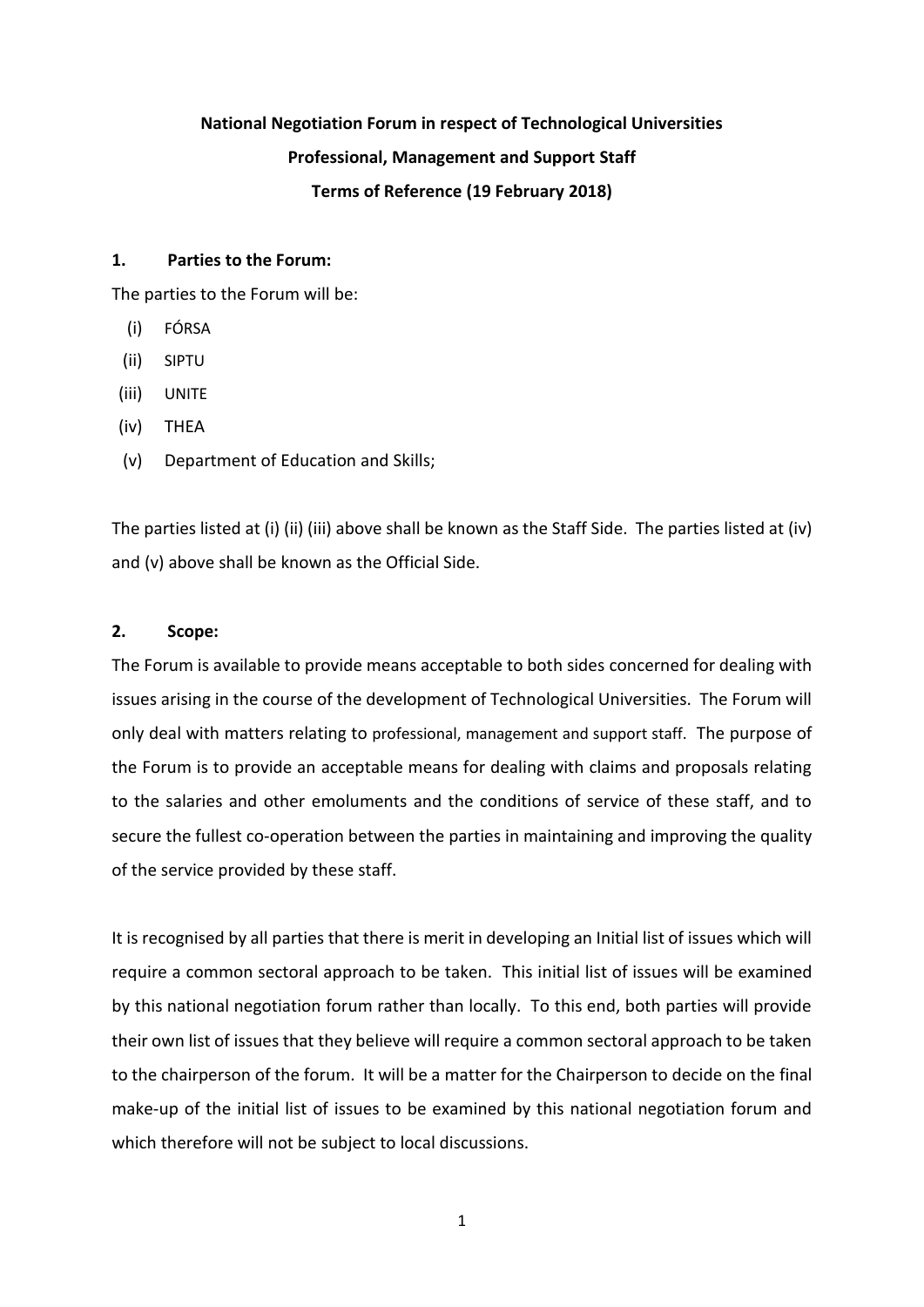Outside of this Initial list of issues, every effort will be made by the parties to resolve issues arising locally, however where agreement is not reached locally then one or other of the parties may refer the matter for consideration by this national forum, subject to the issue falling within the subjects for discussion of the forum as outlined in paragraph 9.

# **3. Participation:**

Only the parties listed in paragraph 1 above will be eligible to take part in the operation of the Forum. The Staff Side shall be entitled to a maximum representation of 9 people at each meeting of the Forum. The Official Side shall be entitled to a maximum representation of 9 people at each meeting of the Forum.

# **4. Forum Representation:**

Each side will determine their own representation at the Forum subject to the representational limits detailed in paragraph 3.

# **5. Chairperson:**

It has been agreed between the parties that an approach will be made to the WRC to provide an independent chairperson. If the WRC are not in a position to provide or nominate an independent chairperson then the two sides shall agree on an independent chairperson.

# **6. Secretarial Services:**

The Department of Education and Skills shall provide a Secretary to the Forum who will also be the Official Side secretary to the forum.

## **7. Procedures:**

- i. Four meetings per annum.
- ii. The Chairperson shall, at the request of one of the sides, call further meetings to discuss a matter / matters which she/he feels is/are urgent and relevant to the work of the Forum.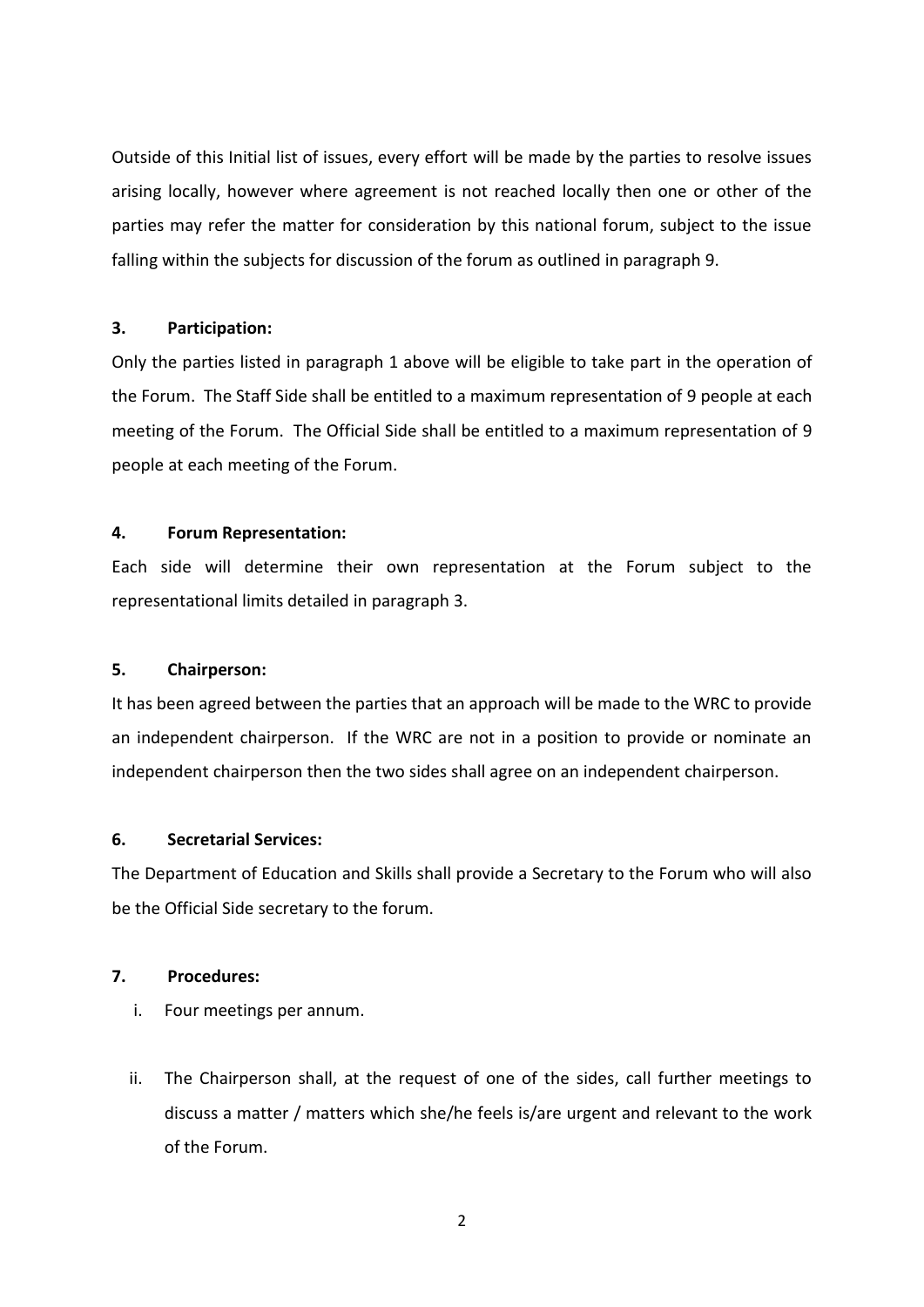- iii. The Staff Side will agree on a Staff Side secretary. The Staff Side secretary will act as the direct point of contact for the Official Side in respect of the operation of this Forum. It will be open to the Staff Side to request the placing of any matter which they believe to be within the province of the Forum on the agenda for the next meeting of the Forum. This should be done by the Staff Side secretary at least one week prior to each meeting of the forum. The Staff Side secretary will co-ordinate the Agenda Items for each meeting to be put forward by the Staff Side. The Staff Side secretary will then notify the Official Side secretary of the agreed Staff Side items to be put on the Agenda of the meeting.
- iv. It will be open to the Official Side to request the placing of any matter which they believe to be within the province of the Forum on the agenda for the next meeting of the Forum. This should be done by the Official Side secretary at least one week prior to each meeting of the forum.
- v. The question of whether items put forward are appropriate for discussion by the Forum will be a matter for the Chairperson to decide, but before any such item is excluded, the Forum will be given an opportunity of expressing its views as to whether it should be included or excluded.
- vi. An agenda will be circulated 5 working days in advance of each meeting.
- vii. Where discussions have been completed, agreed reports will be prepared where appropriate, which may record agreement or disagreement on issues raised. Where any doubt has arisen as to the interpretation of a recommendation or an agreement of the Forum, the matter may be re-submitted to the Forum for clarification. A subcommittee of the Forum may be established to deal with such matters.
- viii. The Forum will endeavour to resolve the issues before it and conclude an agreement. However, at the request of one or more of the sides, disagreement may be recorded.
- ix. The parties agree to operate these procedures in as efficient and timely manner as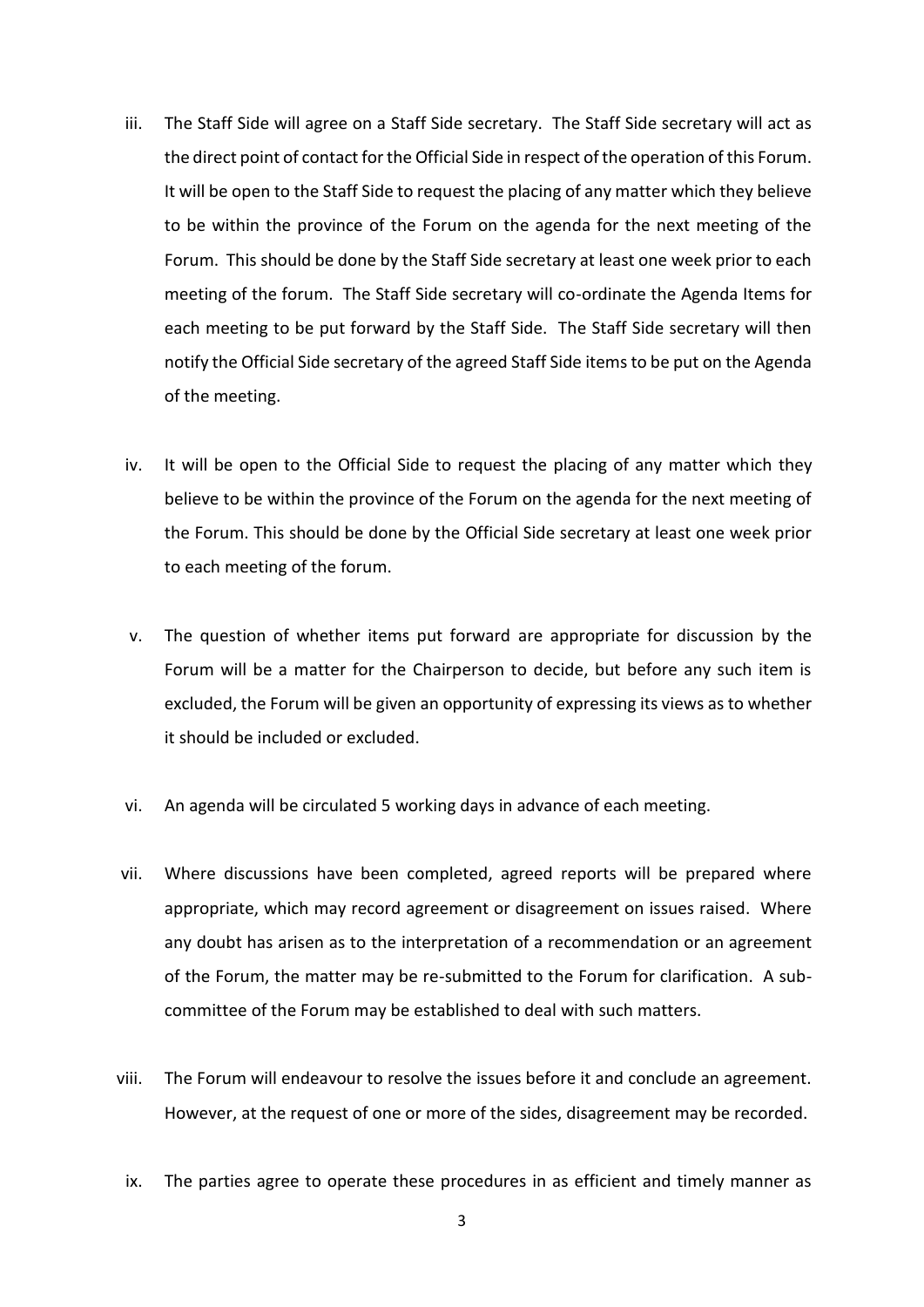possible.

## **8. Sub-committees:**

The Forum may establish sub-committees to consider and report to it on any subject which is appropriate for discussion by the Forum. Such sub-committees will be chaired by the Chairperson or, if this is not possible and if the WRC are not in a position to provide or nominate an independent chairperson, then the two sides shall agree on a mutually acceptable chairperson. Sub-committee membership will reflect the membership of the Forum. The sides will select their own nominees to such sub-committees.

## **9. Subjects for Discussion:**

The subjects appropriate for discussion at the Forum will be:-

- a) Transitional Issues of an Industrial Relations nature arising from the development of Technological Universities;
- b) Issues relating to the development of Governance structures for Technological Universities, which are not required to be laid out in legislation;
- c) Industrial relations matters relating to Technological Universities and the resolution of interpretation and implementation difficulties arising from the development of Technological Universities;
- d) Geographical / Locational issues relating to existing and future members of professional, management and support staff<sup>1</sup> in the context of the development of Technological Universities;
- e) Principles governing and claims relating to salaries, allowances, expenses and other emoluments of existing and future members of professional, management and support staff in Technological Universities, where they are not being dealt with, or have not been dealt with, in another Forum or fashion i.e. no duplication of work;
- f) Principles governing and claims relating to the express terms and conditions of employment of existing and future members of professional, management and support

**<sup>.</sup>**  $1$  Existing and future members of professional, management and support staff wherever listed in these terms of reference excludes any retired or former professional, management and support staff of Technological Universities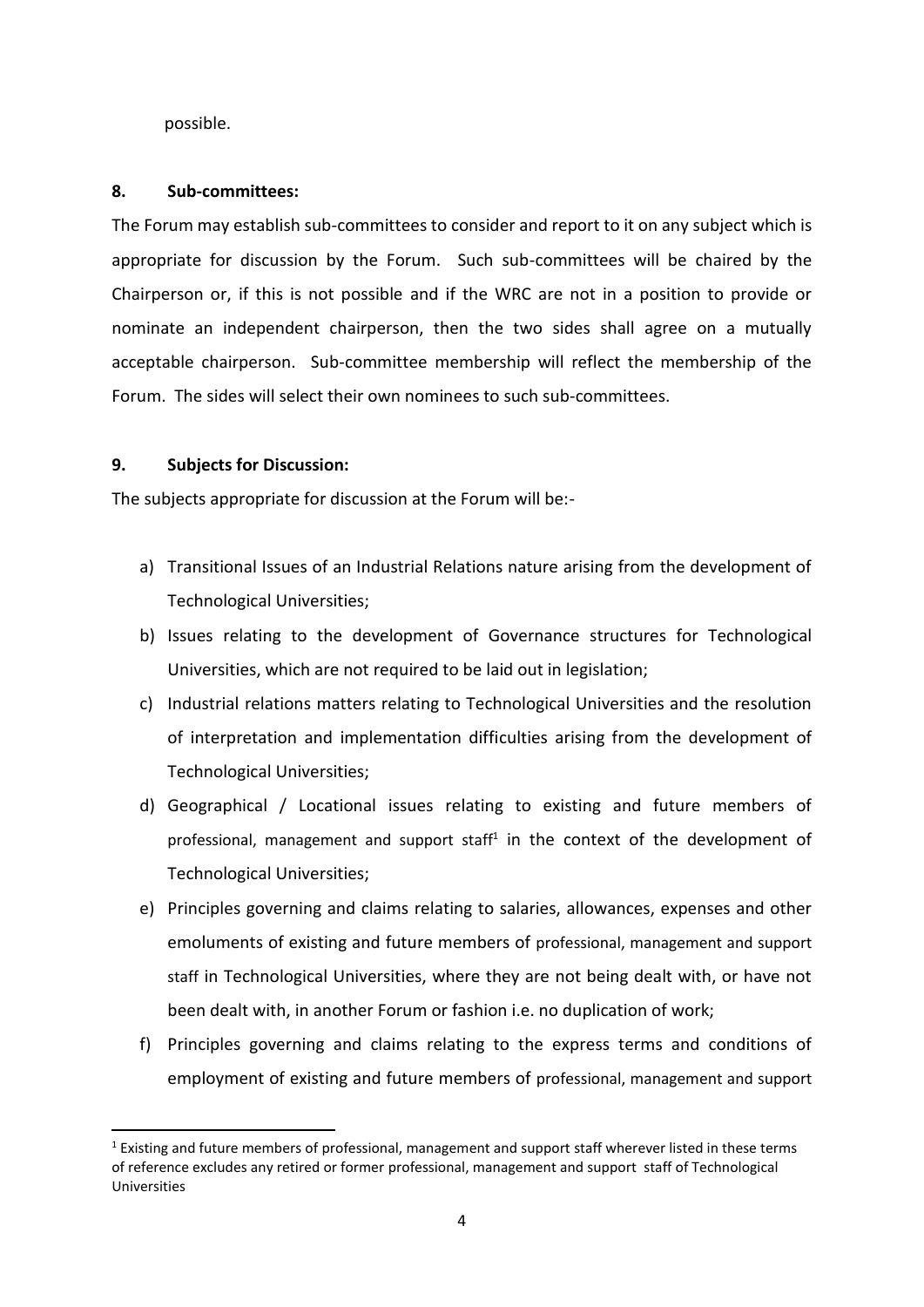staff in Technological Universities, where they are not being dealt with, or have not been dealt with, in another Forum or fashion;

- g) Superannuation issues relating to existing and future members of professional, management and support staff in Technological Universities, where they are not being dealt with, or have not been dealt with, in another Forum or fashion i.e. no duplication of work;
- h) Principles governing and claims related to the recruitment, promotion and grading of existing and future members of professional, management and support staff in Technological Universities, where they are not being dealt with, in another Forum or fashion;
- i) Staff development including resources for upskilling and time allowances for staff;
- j) Any subject, which both sides agree, is appropriate for discussion at the Forum.

#### **10. Individual cases:**

Claims by or on behalf of individuals are excluded from the scope of the Forum. An individual serving in a grade covered by the Forum will continue to have the right to submit in writing through the normal channels, any statement s/he may wish to make to his or her employer on any matter affecting his/her official position, or, if appropriate to have the matter pursued through appropriate grievance, appeal or disciplinary procedures.

#### **11. Mechanism to resolve disagreements:**

Both sides agree that they will seek to resolve disagreements where they arise promptly. Where the sides involved cannot reach agreement in discussions on any matter under the terms of this Forum the matter will be referred on an ad hoc basis by either side to the WRC and if necessary to the Labour Court.

## **12. Industrial Relations:**

Both sides recognise the importance of stable industrial relations and are committed to maintaining a well-managed industrial relations environment to minimise disputes affecting the level of service to the public. A stable industrial relations climate has important benefits for the general public and the public service itself. Accordingly, a Trade Union shall not sponsor, support or resort to strike, industrial action, including work to rule or other